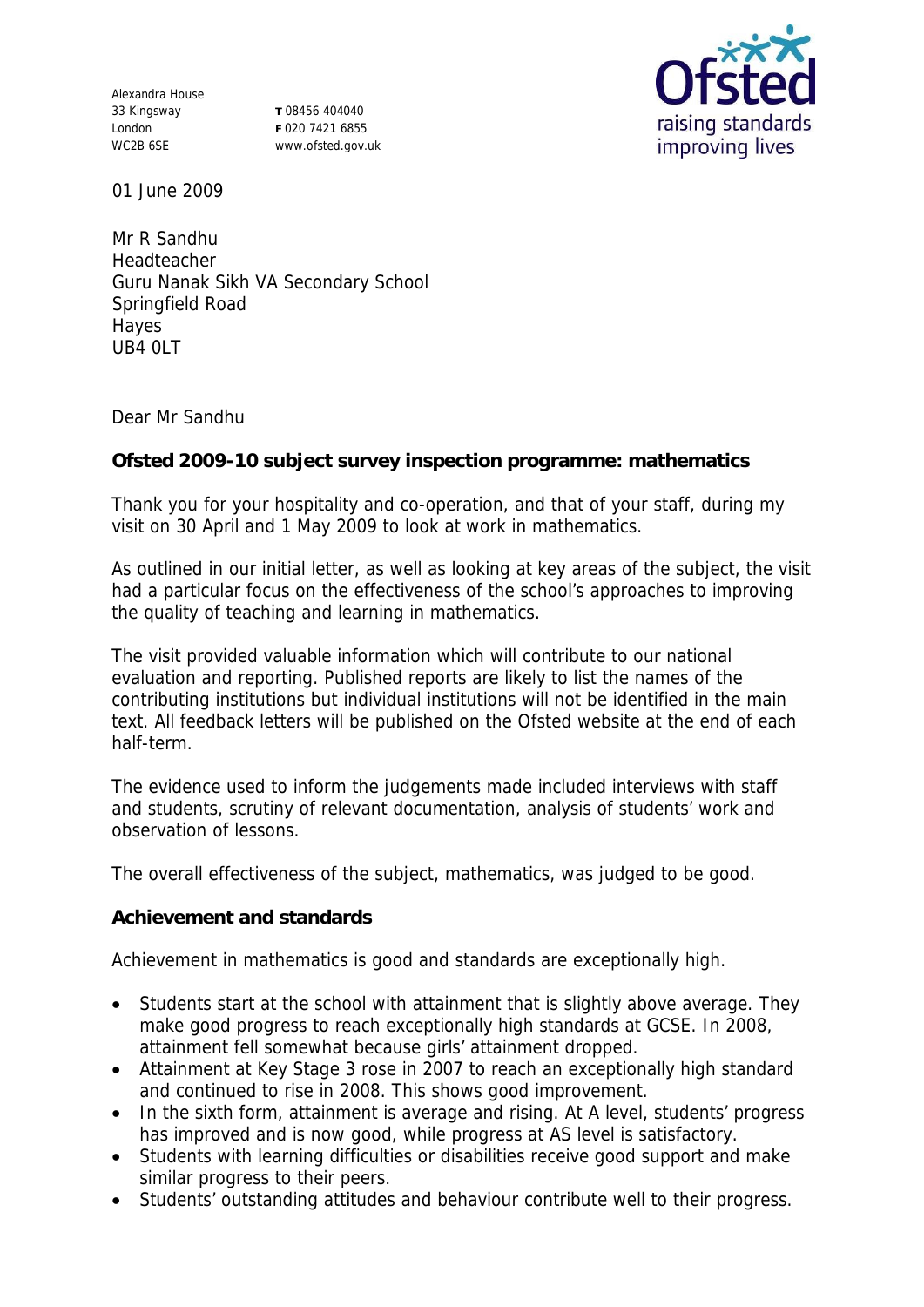## **Quality of teaching and learning of mathematics**

The quality of teaching and learning of mathematics is good.

- Much teaching is consistently good and some is outstanding. There is also a substantial amount of satisfactory teaching. A number of non-specialists teach some mathematics lessons.
- There are strong relationships between teachers and students. Teachers know very well the needs of individual students and provide them with support in and out of lessons to ensure that they do well. Teachers explain work clearly and make sure that each student is able to attempt it. They are very successful in raising each student's confidence. Typically, individuals and groups come to the front of the room and explain to the class how they have answered a question.
- In the best lessons, students are given exciting problems to solve and encouraged to work in groups and with information and communication technology (ICT). These problems focus on key concepts, encourage thinking and understanding, and involve practical work. They give students independence to try problems that are targeted at the right level of challenge for them.
- In the satisfactory lessons, work is not matched well enough to each student's mathematical needs so some find it too hard and others are not challenged, for example, they spend time listening to or making notes about things they already know. Teachers do not move around the room to check when students are stuck or find work too easy. They do not use mini-whiteboards to involve all in answering questions or doing rough work. Some students say they would like more interactive work, group work, discussion and opportunity to use ICT.
- The quality of marking varies. Some is very frequent and detailed with useful guidance on how to improve. Students say that teachers provide helpful followup in person, even if details are not written in their book. Other marking is mainly by the student with some ticks and brief comments from teachers.
- Students know their current and target levels or grades but are not always aware of the requirements for reaching the next National Curriculum level or grade, even when they are displayed on classroom walls. Students do not routinely make self-assessments against lesson objectives or overall levels.

## **Quality of the mathematics curriculum**

The quality of the mathematics curriculum is satisfactory.

- The programme of work for each year group meets requirements. It is based mainly on published schemes. The school does not provide guidance for staff on how to introduce topics, such as through conceptual approaches, or to link them to the school's context. Assessment is mainly through tests which do not reflect problem-solving skills well.
- Some puzzles, cross-curricular challenges, enterprise tasks and investigatory activities are used to broaden students' skills in using and applying mathematics but there is no systematic development of these skills for all students.
- Interactive whiteboards are used regularly, but often only for handwritten work, so much of their potential is missed. Use of other ICT resources is growing, with some staff using a graphing package that has helped students to understand trigonometric graphs. Year 11 students welcome the online revision materials. More generally, students do not have enough hands-on use of ICT across the mathematics curriculum.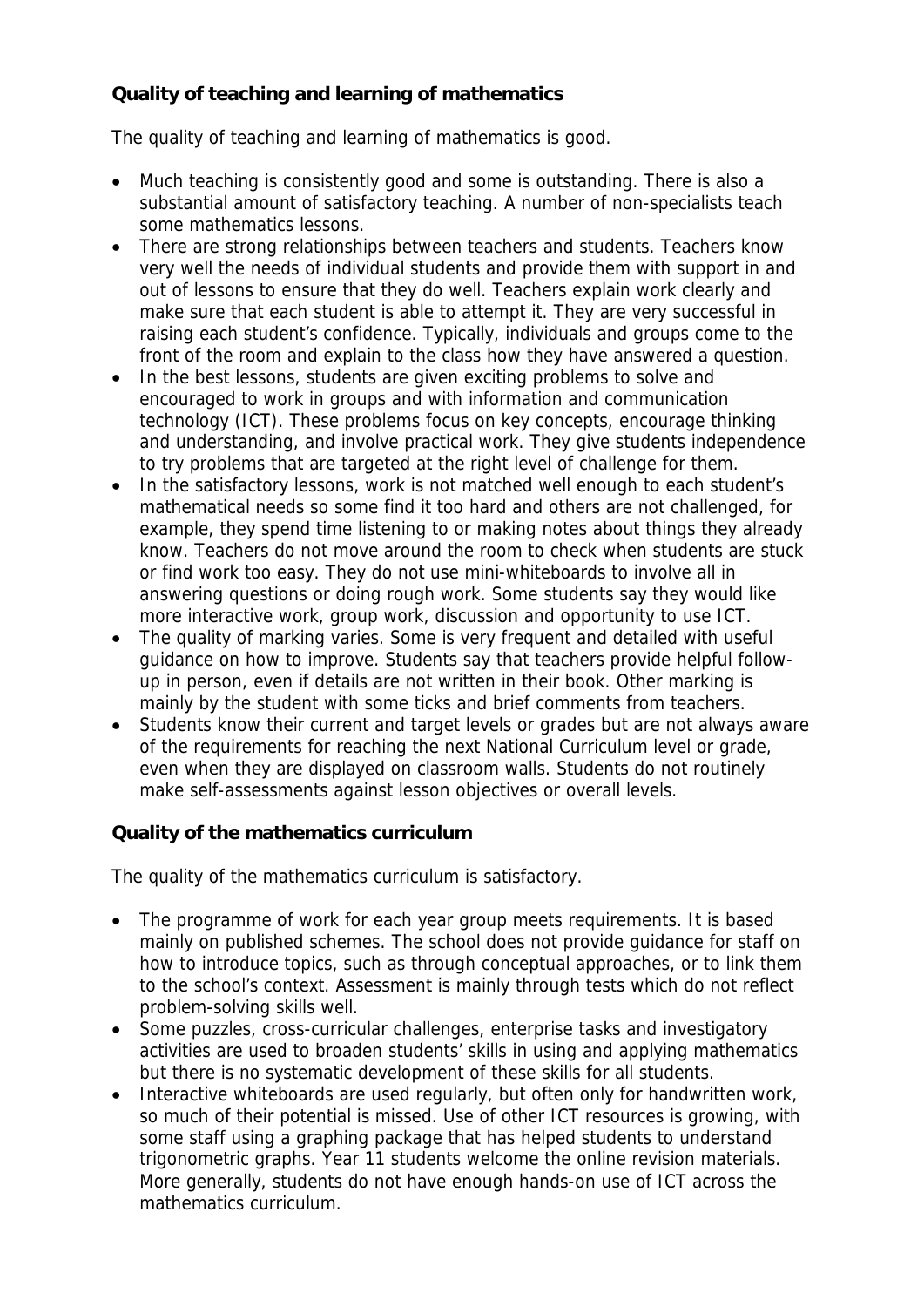The sixth form offers A-level options in statistics and mechanics. One student is studying further mathematics independently, rather than through the Further Mathematics Network.

**Leadership and management of mathematics**

The leadership and management of mathematics are good.

- You and senior leaders work together with the head of mathematics to enable students to achieve high standards and make good progress in mathematics. In this small school, where mathematics is taught by many teachers who also teach other subjects, you have achieved good leadership and management through this joint approach, although there are areas of weakness. Through regular linemanagement meetings you have helped to keep the focus on students' performance and teaching quality. The very careful tracking of students' attainment and follow-up of any underachievement are real strengths of the school, although a few students did not reach the grades they were capable of in 2008. Senior leaders have a clear view of the strengths and weaknesses in provision. You have recently made a strategic appointment of a deputy head of mathematics that provides effective expertise to strengthen the leadership and management within the mathematics department.
- Monitoring of teaching quality has led to improvement. An area of significant weakness was addressed quickly, and students' concerns responded to well. Most observations carried out jointly with the inspector were accurate but some were generous. Some earlier observations may also have been generous because they did not place sufficient emphasis on students' learning and progress. Areas identified for development currently and previously are not focused enough to improve the quality of teaching to consistently good or better. They have not been supported systematically and then monitored. Sometimes they do not include key areas of subject teaching or points that could lead to students being challenged to think and understand better.
- Evaluation of performance in national assessments is accurate. It has a clear focus on attainment, which has helped to drive up standards, but it misses opportunities to evaluate students' progress.
- Development plans are detailed with clear success criteria, although many refer to the school's action rather than its intended impact. Some are linked to overall attainment, which has helped drive up standards, but there is not enough emphasis on progress. Evaluation indicates soundly whether success criteria are met, but does not provide an overview of the quality of teaching or provision. There is little written evaluation of the impact of initiatives and no clear link between evaluations and plans.
- There are some mathematics targets within the school's business and enterprise specialism plan that have prompted useful cross-curricular activities. A number of other targets have not been met.

**Subject issue: the effectiveness of the school's approaches to improving the quality of teaching and learning in mathematics**

 Lesson observation has been used adequately to raise teaching quality but there is room for this to be more thorough to ensure rapid improvement to consistently good or better teaching.